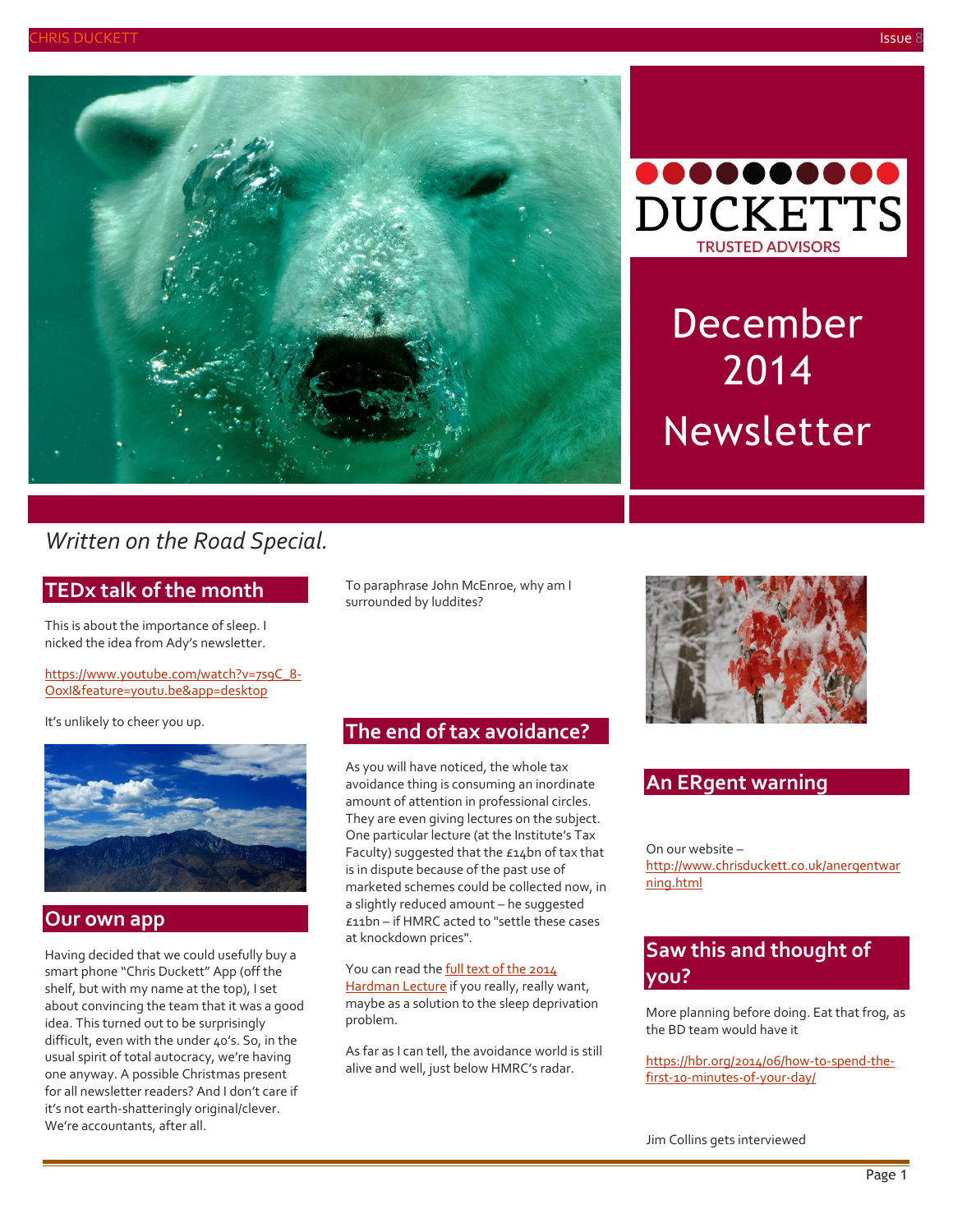[http://thepositiveway.org/jim-collins-on-the](http://thepositiveway.org/jim-collins-on-the-questions-he-asks-to-discover-greatness-video/)[questions-he-asks-to-discover-greatness](http://thepositiveway.org/jim-collins-on-the-questions-he-asks-to-discover-greatness-video/)[video/](http://thepositiveway.org/jim-collins-on-the-questions-he-asks-to-discover-greatness-video/)

#### **The paperless office – still?**

I was persuaded to buy a document management system 3 or 4 years ago, but we've never got on with it particularly well. It always seems to be hard to find anything. A recent report from the Institute says we should try harder. Apparently, our big mistake is our insistence on keeping the paper originals. [And you need 3 screens per desk?] Other document heavy organisations that we deal with, such as insurance brokers, seem to cope. The luddites win again?



#### **Thinking too fast?**

Given that business owners are generally happier when they are actually doing something, the "bias for action" is heavily embedded in our culture. The whole point of the "Slow" movement is to make sure you are doing the right thing first. As the Sage of Bishopwood would have it, please can we be sure we're climbing the right mountain before we set off. FastCompany (no hint of irony?) has a good article re-framing the point with Einstein as the example:

[http://www.fastcompany.com/3007430/einst](http://www.fastcompany.com/3007430/einsteins-problem-solving-formula-and-why-youre-doing-it-all-wrong) [eins-problem-solving-formula-and-why](http://www.fastcompany.com/3007430/einsteins-problem-solving-formula-and-why-youre-doing-it-all-wrong)[youre-doing-it-all-wrong](http://www.fastcompany.com/3007430/einsteins-problem-solving-formula-and-why-youre-doing-it-all-wrong)

Not to be confused with procrastination?

#### **Earnings v entitlement**

A piece by the Sage in praise of working hard:

[http://www.thepositiveapproach.global/e](http://www.thepositiveapproach.global/e-ethic-earning-things-rather-entitlement/)[ethic-earning-things-rather-entitlement/](http://www.thepositiveapproach.global/e-ethic-earning-things-rather-entitlement/)

Probably not a variant on "the beatings will continue until morale improves".

#### **Differentiate or die**

The old concept that you need to be different from your competitors, ideally in a way that means something to your customers, is very much received wisdom. How to do it/articulate the difference in a mature, fragmented industry is the tricky bit. The most effective place to be different must be in the way you manage and interact with those customers, particularly if they don't really understand what you do for them (as is normally the case in professional services).

Somebody suggested that you should avoid "Drifting on the sea of sameness", which I thought was a good way of capturing the point.

#### **Disclaimer**

We disclaim nothing. In fact, we're rather pleased with the (grown up) advice we give.